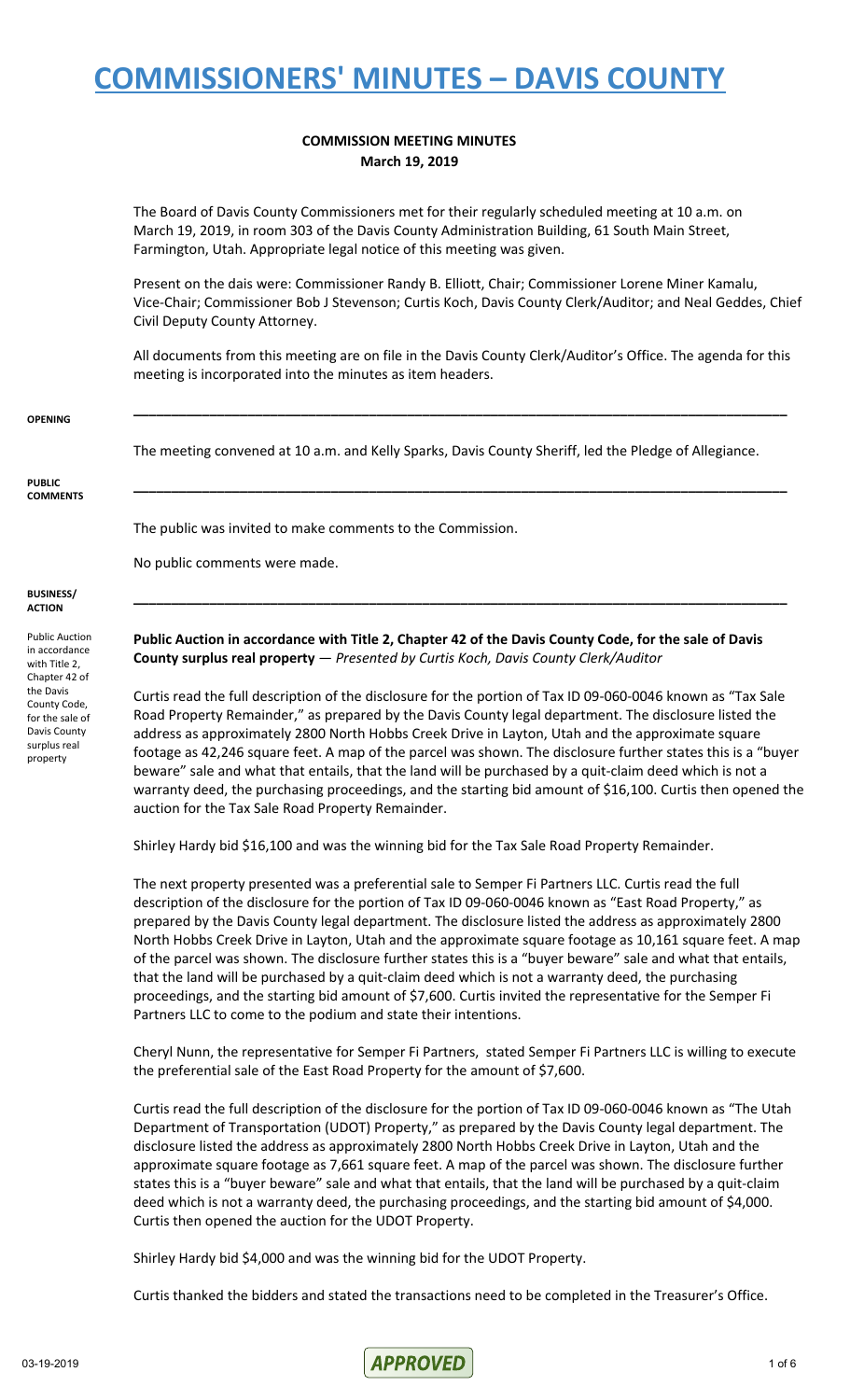Notice of Termination #2014-163-B to Siemens Healthcare Diagnostics, Inc. **Notice of Termination #2014-163-B to Siemens Healthcare Diagnostics, Inc. of current and prior agreements, supplements, and amendments** — *Presented by Michael Kendall, Deputy Davis County Attorney*

This termination notice relates to a long-standing contract with Siemens Healthcare Diagnostics, Inc. that began in 2003. They provided equipment, supplies, and other related materials associated with urinalysis in the Sheriff's Office, which is used to help rehabilitate drug addicts. For the past 18 months, alternative options have been researched, and bids from interested parties are currently being submitted. The goal is to have a new contract in place shortly after this termination goes into effect. The contract period is 05/30/2019 to 05/30/2019. [The termination amount is neither payable nor receivable.]

> Motion to Approve: Com. Kamalu Seconded: Com. Stevenson All voted Aye

Ratify Agreement #2019-151 with Jacobs Engineering Groups, Inc. to provide environmental review services for CDBG

**Ratify Agreement #2019-151 with Jacobs Engineering Groups, Inc. to provide environmental review services for Community Development Block Grant (CDBG) applications** — *Presented by Stephen Lyon, Davis County Grants Administrator*

This ratification is with Jacobs Engineering who provides environmental review services for the CDBG applications, as required to receive the federal monies for the program. The contract period is 03/01/2019 to 02/29/2020. The payable amount is \$34,567.

> Motion to Approve: Com. Kamalu Seconded: Com. Stevenson All voted Aye

Agreement #2019-152 with Spacesaver Intermountain, LLC for shelving and installation for the Syracuse Northwest Branch Library

**Agreement #2019-152 with Spacesaver Intermountain, LLC for shelving and installation for the Syracuse Northwest Branch Library** — *Presented by Lynette Mills, Davis County Library Chief Deputy*

Spacesaver Intermountain will be reusing some of the old and installing new shelving and in the Syracuse Northwest Library Branch. The shelves will hopefully be installed in the beginning of October. The project, in general, is moving along nicely and is projected to be done between Sept. 19 and Sept. 27. The contract period is 03/19/2019 to 11/30/2020. The payable amount is \$126,453.90.

> Motion to Approve: Com. Stevenson Seconded: Com. Kamalu All voted Aye

Agreement #2019-153 with Cummins, Inc. for generator and/or fire pump engine preventive maintenance

**Agreement #2019-153 with Cummins, Inc. for generator and/or fire pump engine preventive maintenance** — *Presented by Chief Deputy Susan Poulsen, Davis County Sheriff's Office*

Cummins provides yearly preventative maintenance on two generators in the jail. The contract period is 03/01/2019 to 02/29/2020. The payable amount is \$3,792.85.

> Motion to Approve: Com. Stevenson Seconded: Com. Kamalu All voted Aye

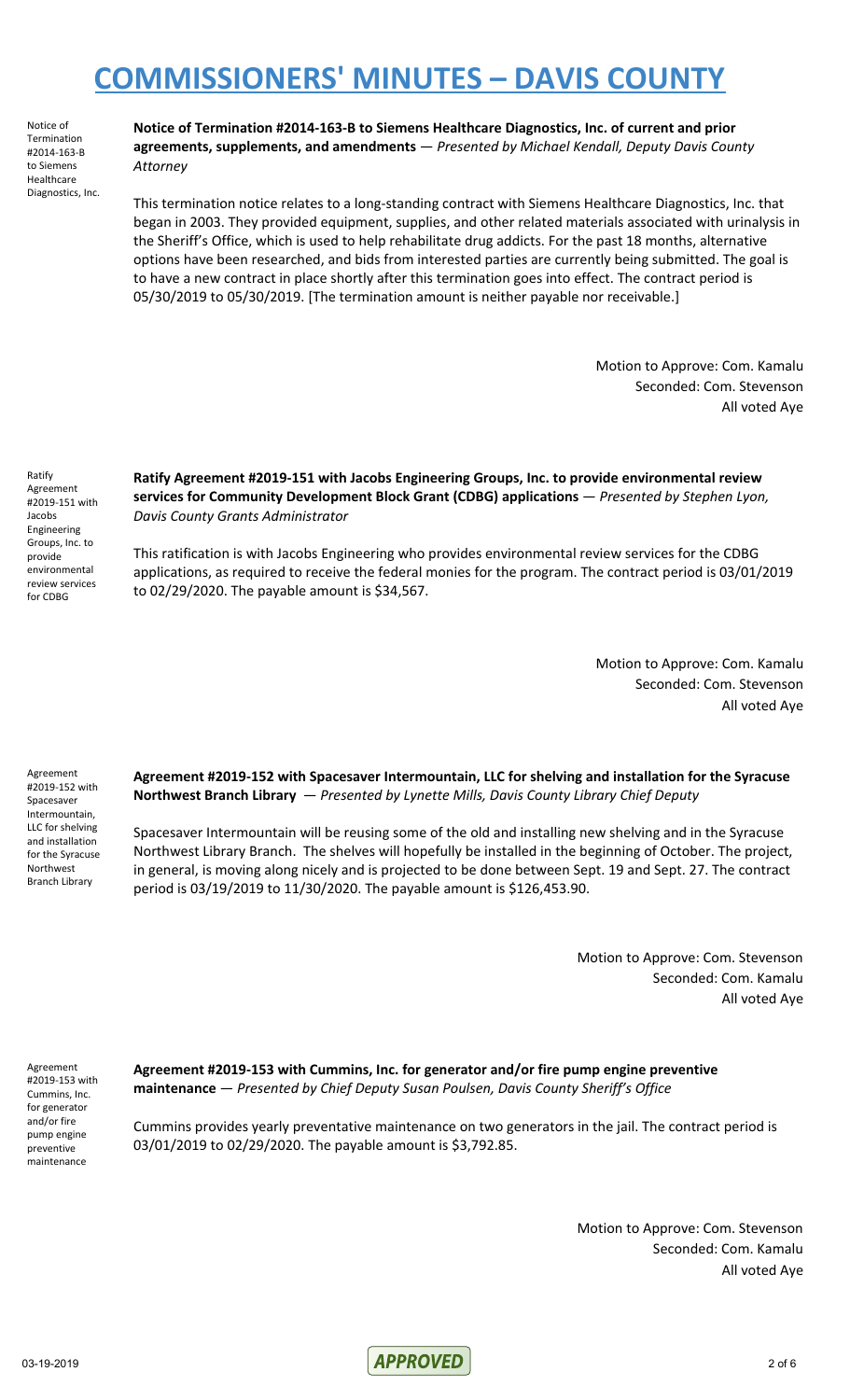Agreement #2019-154 with Mosquito Squad for sponsorship of the 2019 Davis County Fair

**Agreement #2019-154 with Mosquito Squad for sponsorship of the 2019 Davis County Fair** — *Presented by Stephanie Medlin, Davis County Legacy Events Coordinator*

Mosquito Squad has sponsored the Davis County Fair for the past three years and will be a sponsor again this year. Their vendor space will be by the kids' activities tent and they will have a mascot who will interact with the children. The contract period is 08/13/2019 to 08/19/2019. The receivable amount is \$700.

Agreement #2019-155 with KSL to provide radio advertising for the 2019 Davis County Fair

**Agreement #2019-155 with KSL to provide radio advertising for the 2019 Davis County Fair** — *Presented by Stephanie Medlin, Davis County Legacy Events Coordinator*

KSL will be providing radio ads for the Davis County Fair during the morning and evening commute times. The ads will begin on May 1 to help advertise the Fair's concert. The contract period is 05/01/2019 to 08/18/2019. The payable amount is \$3,200.

Agreement #2019-156with DockDogs, Inc. to be the main attraction at the 2019 Davis County Fair

**Agreement #2019-156 with DockDogs, Inc. to be the main attraction at the 2019 Davis County Fair** — *Presented by Stephanie Medlin, Davis County Legacy Events Coordinator*

DockDogs is one of the main attractions for the Davis County Fair. It is a dog competition measuring the dog's height or length of jumps off a dock into a pool. It is the first time DockDogs will be at the Fair; previous years have had similar events. The contract period is 08/11/2019 to 08/19/2019. The payable amount is \$9,000.

> Motion to Approve Agenda Items: Com. Kamalu Seconded: Com. Stevenson All voted Aye

Summary List #2019-157 for 19 RV space rental agreements **Summary List #2019-157 for 19 RV space rental agreements** — *Presented by Dave Hansen, Davis County Legacy Events Center Director*

This summary list is for 19 RV space rentals, which are low-risk, low-dollar contracts. The contract period is 04/12/2019 to 06/09/2019. The receivable amount is \$2,170.

> Motion to Approve: Com. Kamalu Seconded: Com. Stevenson All voted Aye

Agreement #2019-158 with Tracy Aviary to sponsor dinner for the Great Salt Lake Bird Festival

**Agreement #2019-158 with Tracy Aviary to sponsor dinner for the Great Salt Lake Bird Festival** — *Presented by Neka Roundy, Davis County Community & Economic Development*

Tracy Aviary will be a dinner sponsor for this year's Great Salt Lake Bird Festival. The contract period is 05/16/2019 to 05/19/2019. The receivable amount is \$2,000.

Agreement #2019-159 with Catalyst as a major sponsor for advertising of the 2019 Great Salt Lake Bird Festival

**Agreement #2019-159 with Catalyst Magazine as a major sponsor for advertising of the 2019 Great Salt Lake Bird Festival** — *Presented by Neka Roundy, Davis County Community & Economic Development*

This is an in-kind sponsor agreement providing advertisement in the Catalyst magazine for the bird festival. The contract period is 04/01/2019 to 05/19/2019. The in-kind amount is \$3,000.

Agreement #2019-160 with Swaner

**Agreement #2019-160 with Swaner Preserve and EcoCenter for sponsorship of the 2019 Great Salt Lake Bird Festival** - *Presented by Neka Roundy, Davis County Community & Economic Development*

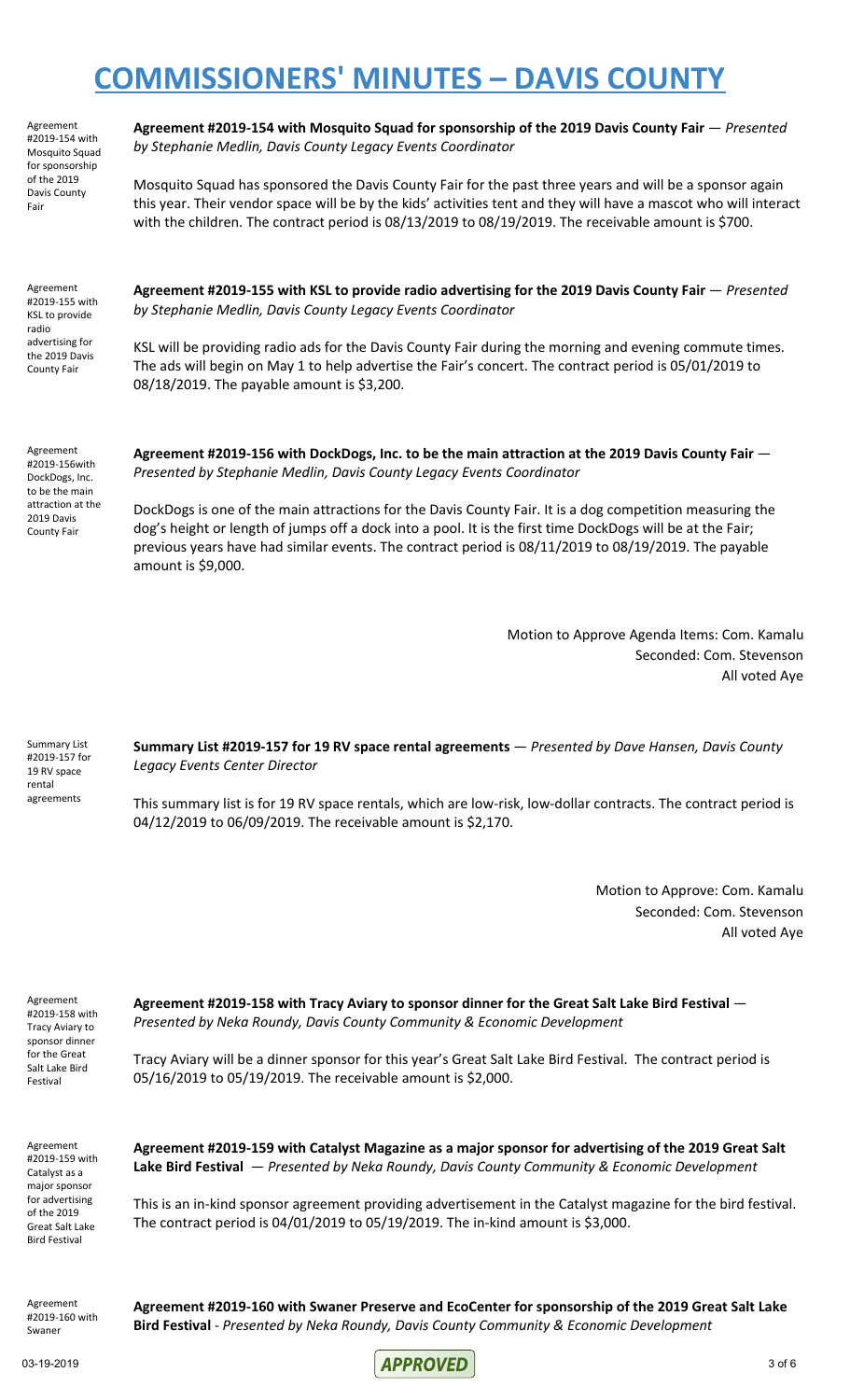Preserve and EcoCenter for sponsorship of the 2019 Great Salt Lake Bird Festival

The Swaner Preserve and EcoCenter, through this in-kind sponsorship, will allow the tours associated with the bird festival to use their area without a fee. The contract period is 05/17/2019 to 05/17/2019. The agreement amount is an in-kind sponsorship.

Agreement 2019-161 with Friends of Great Salt Lake for sponsorship of the 2019 Great Salt Lake Bird Festival

**Agreement #2019-161 with Friends of Great Salt Lake for sponsorship of the 2019 Great Salt Lake Bird Festival** — *Presented by Neka Roundy, Davis County Community & Economic Development*

This is a sponsorship agreement with the Friends of the Great Salt Lake. The contract period is 05/16/2019 to 05/19/2019. The receivable amount is \$100.

Ratification #2019-162 with Hyatt Place Farmington/ Station Park for sponsorship of the 2019 Great Salt Lake Bird Festival

**Ratification #2019-162 with Hyatt Place Farmington/Station Park for sponsorship of the 2019 Great Salt Lake Bird Festival** — *Presented by Neka Roundy, Davis County Community & Economic Development*

The Hyatt Place located at Farmington Station is the lodging provider for the Festival's keynote speaker. The contract period is 05/16/2019 to 05/19/2019. The ratified amount is an in-kind donation.

Ratification #2019-163 with Rocky Mountain Power for major sponsorship of the 2019 Great Salt Lake Bird Festival

Ratification #2019-164 with JEPS Foundation for sponsorship of the 2019 Great Salt Lake Bird Festival

**Ratification #2019-163 with Rocky Mountain Power for major sponsorship of the 2019 Great Salt Lake Bird Festival** — *Presented by Neka Roundy, Davis County Community & Economic Development*

Rocky Mountain Power is a major sponsor of the Great Salt Lake Bird Festival; they have been a great partner. The contract period is 05/16/2019 to 05/19/2019. The receivable amount is \$3,000.

**Ratification #2019-164 with JEPS Foundation for sponsorship of the 2019 Great Salt Lake Bird Festival** — *Presented by Neka Roundy, Davis County Community & Economic Development*

The JEPS Foundation has been a long-time sponsor of the bird festival and will be a sponsor for this year's festival. The contract period is 05/16/2019 to 05/19/2019. The receivable amount is \$1,000.

Ratification #2019-165 with Great Salt Lake Audubon for sponsorship of the 2019 Great Salt Lake Bird Festival

**Ratification #2019-165 with Great Salt Lake Audubon for sponsorship of the 2019 Great Salt Lake Bird Festival** — *Presented by Neka Roundy, Davis County Community & Economic Development*

The Great Salt Lake Audubon has been a great partner and is a larger sponsor this year. The contract period is 05/16/2019 to 05/19/2019. The receivable amount is \$1,000.

> Motion to Approve Agenda Items: Com. Stevenson Seconded: Com. Kamalu All voted Aye

Amendment #2015-102-D with DBH to provide comprehensive substance abuse and mental health services in Davis County for 2019

**Amendment #2015-102-D with Davis Behavioral Health (DBH) to provide comprehensive substance abuse and mental health services in Davis County for 2019** — *Presented by Curtis Koch, Davis County Clerk/Auditor*

This annual amendment with Davis Behavioral Health will provide the matching funds required by statute to receive State funds. The funds will be used for general mental health and substance abuse services across the County, treatment for jail substance abuse and mental health, and treatment for court-ordered mental health services. The total cost fluctuates between years because of inflation; last year's amount was \$1,730,300. The matching funding is from the County's general fund. The contract period is 01/01/2019 to

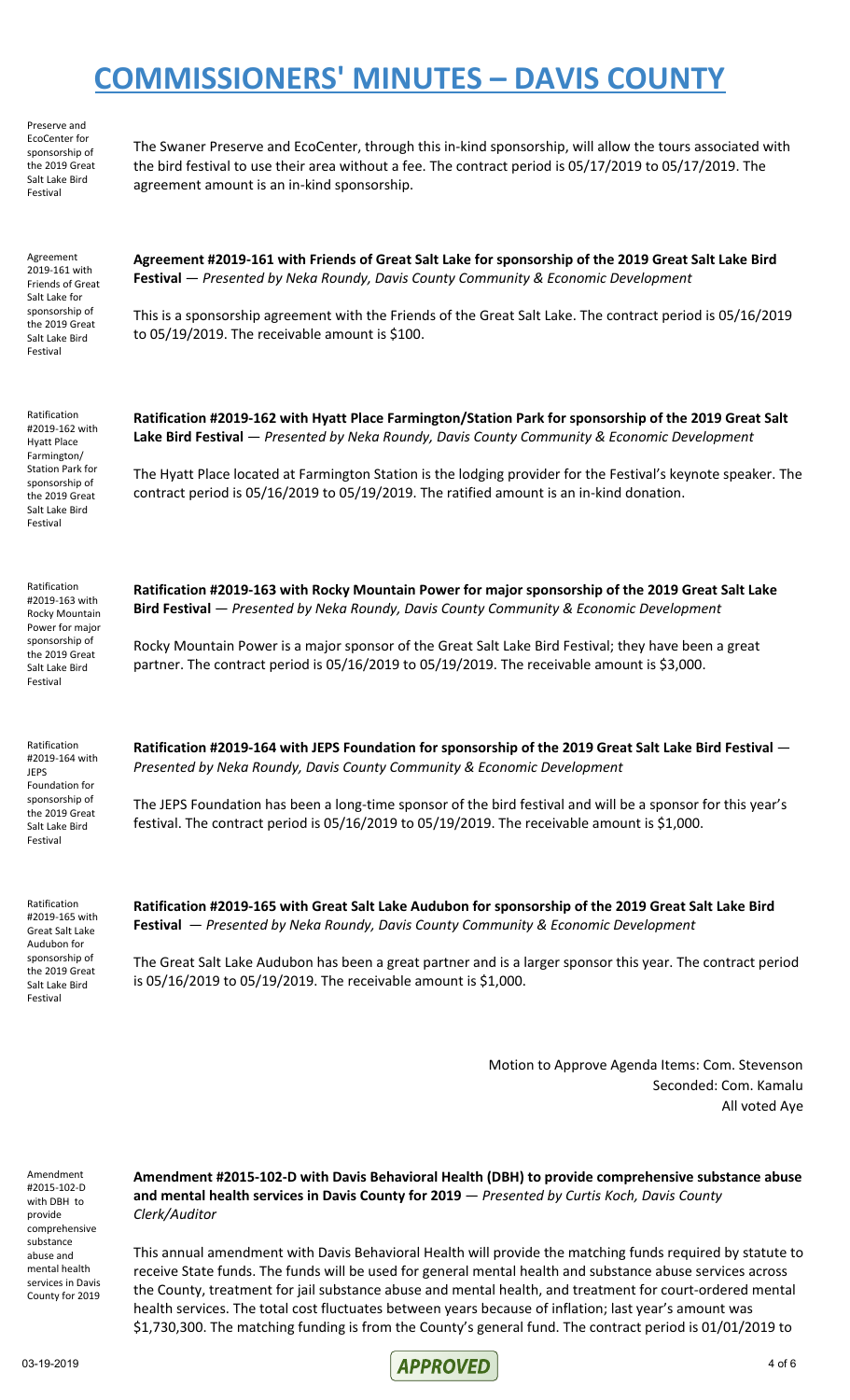12/31/2019. The payable amount is \$1,773,500.

Motion to Approve: Com. Kamalu Seconded: Com. Stevenson All voted Aye



Commissioner Kamalu moved to reconvene Commission Meeting. Commissioner Stevenson seconded the motion. All voted Aye.

**\_\_\_\_\_\_\_\_\_\_\_\_\_\_\_\_\_\_\_\_\_\_\_\_\_\_\_\_\_\_\_\_\_\_\_\_\_\_\_\_\_\_\_\_\_\_\_\_\_\_\_\_\_\_\_\_\_\_\_\_\_\_\_\_\_\_\_\_\_\_\_\_\_\_\_\_\_\_\_\_\_\_\_\_\_\_\_\_**

**COMMISSION COMMENTS**

> **Commission Kamalu** attended multiple meetings this week and reported the following: she had the chance this morning to discuss how the County is moving forward with the Sheriff's Department, and earlier this week, she took a tour of Sheriff's facility including, the medical facility, lead by the Davis County Jail's Head of Facilities Mitch. Commissioner Kamalu praised the Chief Deputy, Mitch, and everyone who helps to maintain the facility who do a wonderful job keeping the facility looking nice. During the tour, she noticed the medical facility was small and outdated. For this reason, the Commissioners are looking at what can be done to improve that part of the jail. Commissioner Kamalu also attended a meeting discussing elder abuse which is a big concern. She is grateful for the Davis Health Department and the community partners who work on this issue. Also, she and Commissioner Elliott had the chance to meet Jay Hess, a Vietnam War veteran, who lives in Farmington. Jay was a prisoner of war (POW) for five years and now shares his story to help remind people of the sacrifices required for freedom. They asked Jay about his experience celebrating the 100th anniversary of the American Legion. It was very nice to meet with Jay. Lastly, Commissioner Kamalu will not be here next week as she will be attending the national conference on substance abuse and mental health.